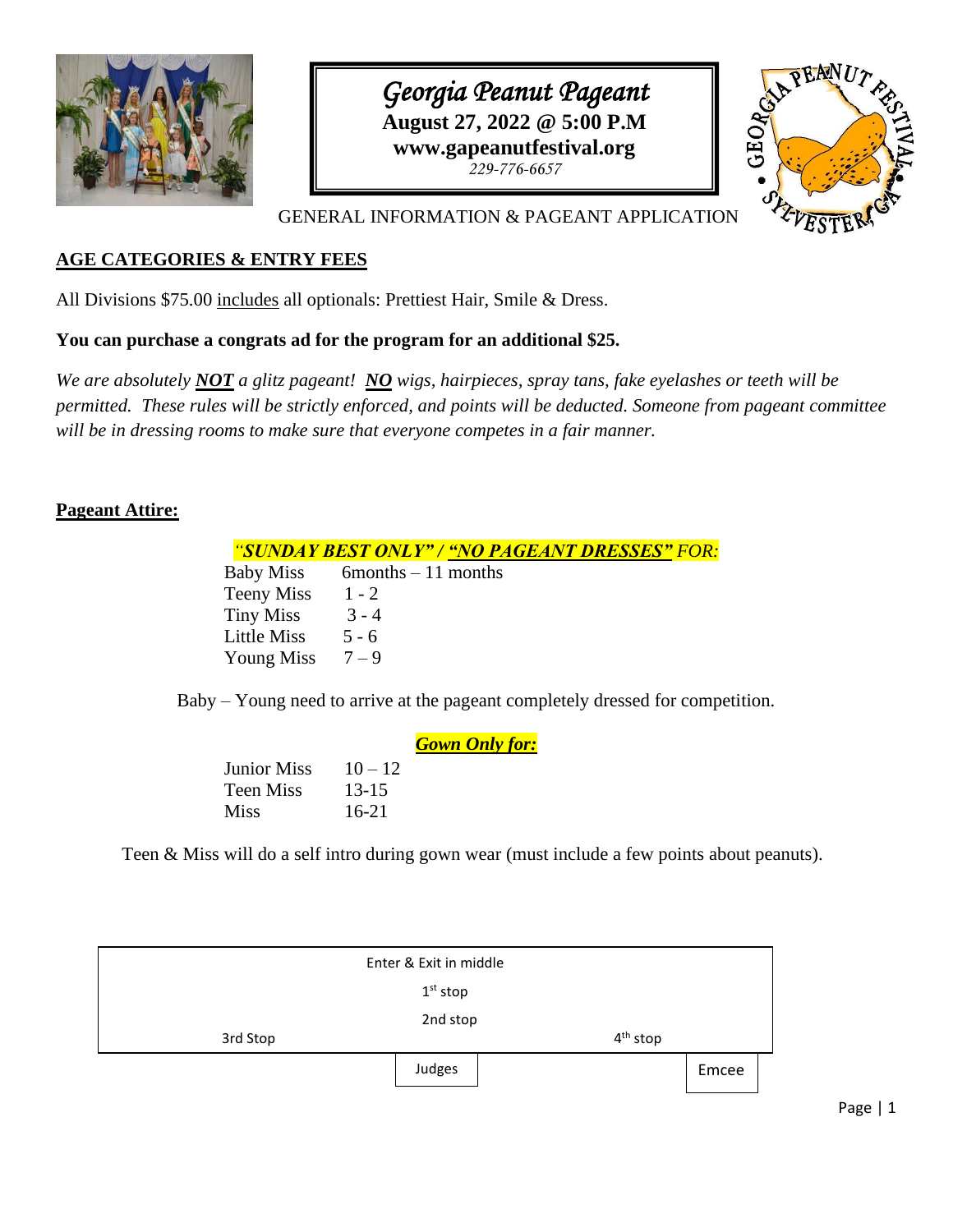# **Application Deadline is Friday, August 19, 2022**

## **HOWEVER, IF CONTESTANT WANTS THEIR PHOTO OR CONGRATS AD IN THE PROGRAM BOOK, APPLICATION, A 3X5 (no larger) PICTURE & CONGRATS AD IT MUST BE RECEIVED NO LATER THAN FRIDAY, AUGUST 12, 2022.**

We will only be accepting the first 25 applications in each category.

### **Scholarship money will be awarded as follows:**

**Miss receives \$1000 (Half at park during festival and remaining half the night of next year's pageant)**

**Teen Miss receives \$500 at park during festival**

**All younger queens receive \$100 at the park during festival**

**Miss winning a qualifying pageant for the Mrs. Georgia Pageant will receive \$100.00**

\*\*Application WILL NOT be accepted without the Fee, Signed Contract and Sponsor Form. \*\*

No refund unless pageant is canceled.

"Sponsor fees are NON-REFUNDABLE"

A \$40 fee will be added to all return checks.

Pageant begins at 5:00 Doors open at 3:00

### **ADMISSION**

Admission is \$6.00 per person. Only Contestants & children under 3 get in free.

Pageant will be held at the WCHS Gymnatorium August 27, 2022, at 5:00 P.M. Please mail application and check payable to:

> Georgia Peanut Festival P.O. Box 40 Sylvester, Georgia, 31791 Phone (229) 776-6657

Drop them off by the Chamber of Commerce 122 N. Main St (old post office), Monday – Friday 9-5.

Checkout PayPal

or Visit our website at www.gapeanutfestival.org to For more information, please call Teresa Robison at 229-343-4394 or 229-463-3085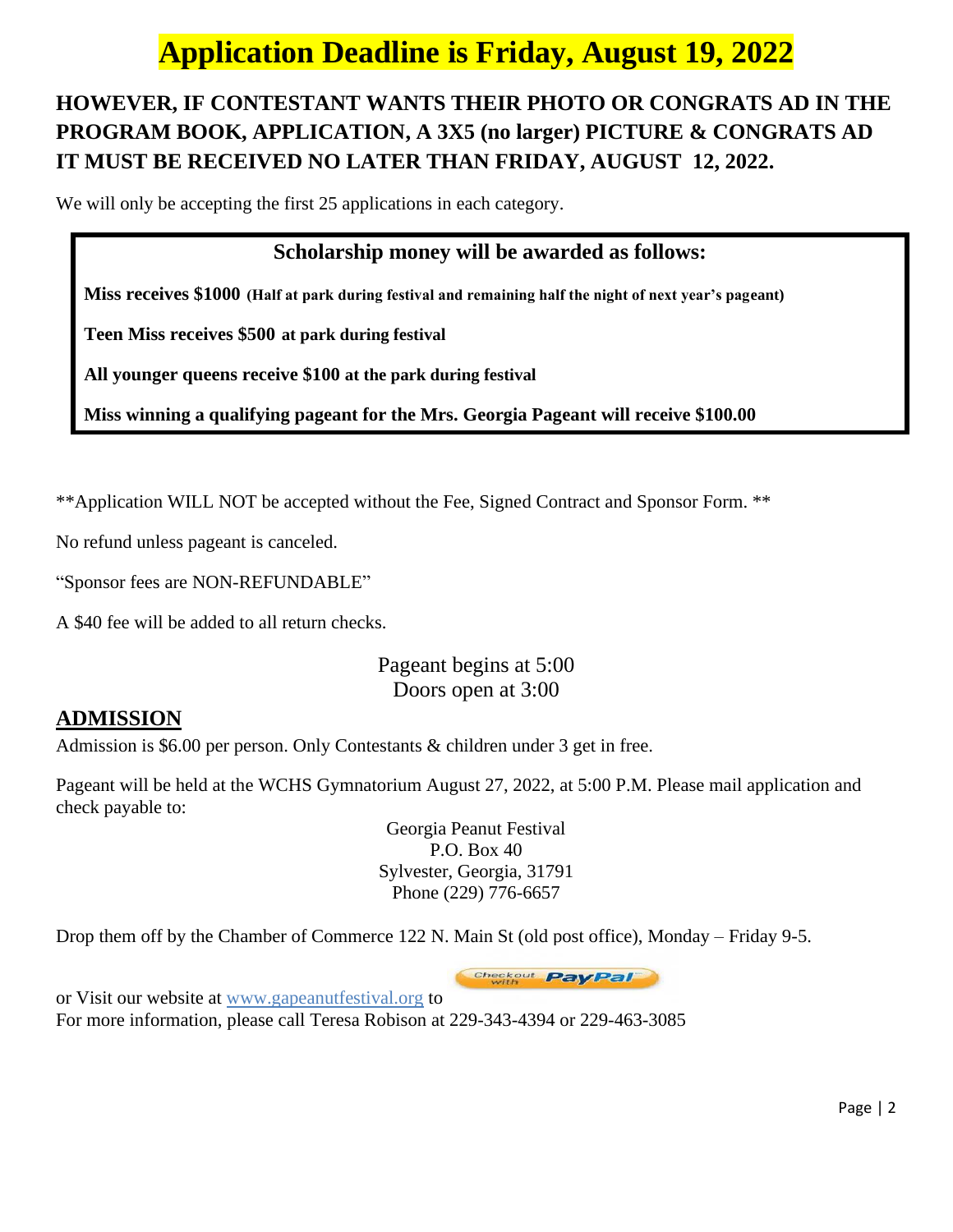### **RETURN THIS PAGE!**

## 2022 GEORGIA PEANUT FESTIVAL PAGEANT SPONSOR CONTRACT

CONTESTANT BEING SPONSORED: NAME OF SPONSOR: SPONSOR LOCATION (CITY): I UNDERSTAND THAT:

Paying the entry fee concludes my obligation (financial or otherwise) to the contestant and to the Georgia Peanut Festival.

My name will be acknowledged at the Georgia Peanut Festival Pageant.

If the contestant I am sponsoring decides not to participate or is unable to participate for any reason, it is the responsibility of the contestant (not the Georgia Peanut Festival) to refund the entry fee to the sponsor. I agree to provide sponsorship for the contestant named above.

SIGNED: \_\_\_\_\_\_\_\_\_\_\_\_\_\_\_\_\_\_\_\_\_\_\_\_\_\_\_\_\_\_\_\_\_\_\_\_\_\_\_\_\_\_\_\_\_\_\_\_\_\_\_\_\_\_\_\_\_\_\_\_

(Authorized Representative)

SIGNED: \_\_\_\_\_\_\_\_\_\_\_\_\_\_\_\_\_\_\_\_\_\_\_\_\_\_\_\_\_\_\_\_\_\_\_\_\_\_\_\_\_\_\_\_\_\_\_\_\_\_\_\_\_\_\_\_\_\_\_\_\_

(Contestant/Parent if under 18)

**A contestant does not have to be sponsored by a business. A personal sponsor may be used (parents, grandparents, etc.). Fill in the form using their names. Please be specific on how names are to be listed if there is more than one name to be used.**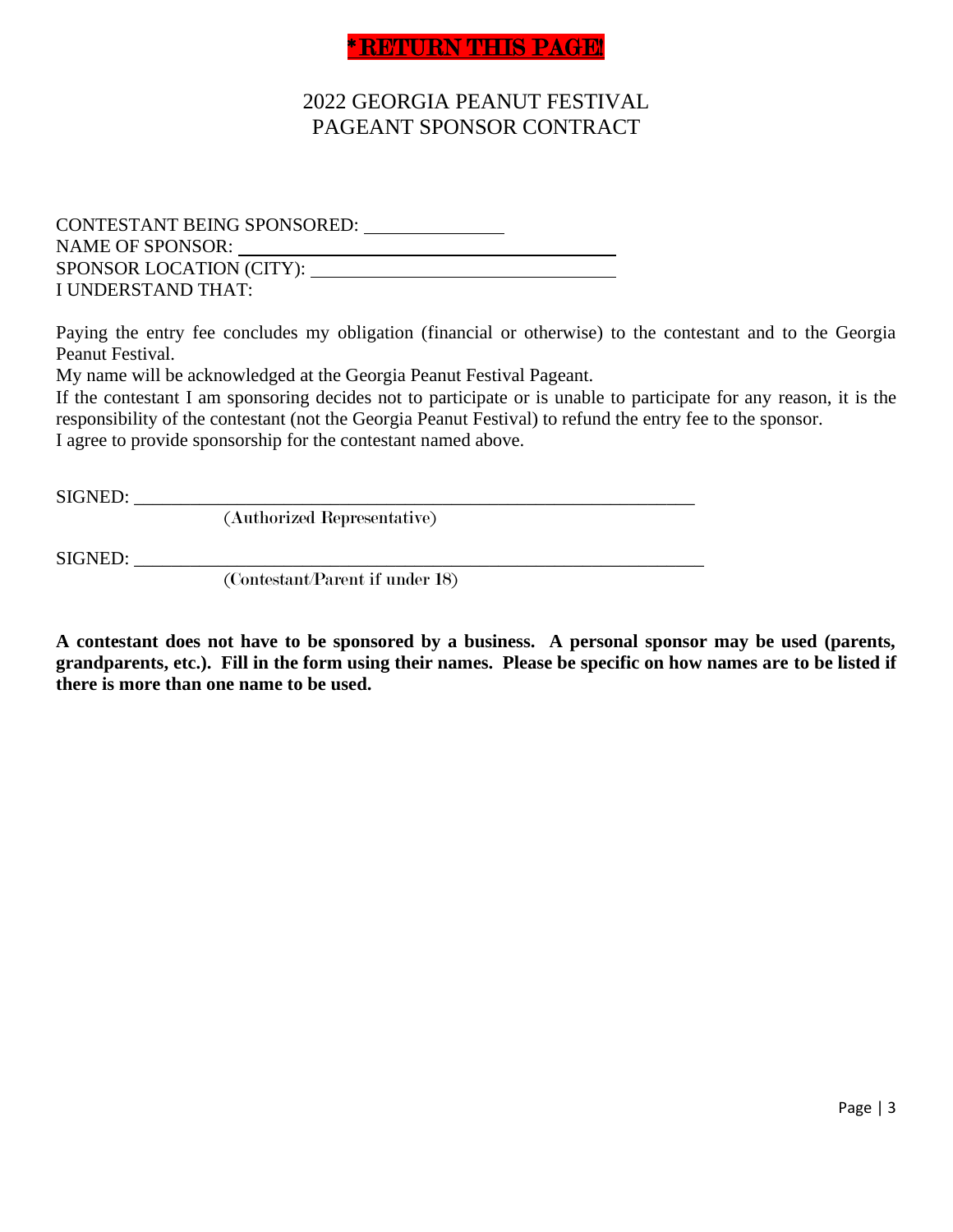#### **\*RETURN THIS PAGE!**

#### GEORGIA PEANUT FESTIVAL (GPF) PAGEANT REPRESENTATIONS AND COVENANTS

\*I do hereby agree to follow all rules and regulations of the Georgia Peanut Festival Pageant.

\*Contestant must compete in the age division they are the day of the pageant.

\*Contestant must be a legal resident of Georgia.

\*Each age division is open to all Georgia counties.

\*Contestants may be sponsored by Family, Friends, or Businesses.

\*A \$40 fee will be added to all return checks.

\*Must agree to get permission from the Director before promoting or representing the Peanut Pageant in any other event.

\*Contestant must have never been married, ever been pregnant, or ever had a baby.

\*Contestant must be of good moral character and never have been convicted of a crime.

\*The pageant will be conducted under the rules set forth by the Director and the GPF and the contestant agrees that the time, manner, and method of judging the pageant shall be solely within the discretion of the Director and the GPF and the judge's decisions are final. \*Queens agree to attend all Georgia Peanut Festival functions and other functions scheduled by the Pageant Director.

\*I agree to assure that the contestant will conduct herself in an orderly manner and well represent the GPF and Georgia peanuts.

\*Contestant does not have any deterrents that will keep her from any obligations, duties and responsibilities of the GPF.

\*In the event that the contestant is selected as runner-up, I agree that the contestant will be available to take the title in the event that the reigning queen should be removed for any reason or otherwise be unable to carry out her duties as reigning queen.

\*As the parent/guardian of contestant, I acknowledge that the participation of the contestant in all activities is with consent and approval.

\*Should there be a problem of any kind during the pageant, or related events, the contestant is to go to the Director or any GPF Member.

\*Any unruly, unsportsmanlike, or any unbecoming conduct by a contestant or any member of her entourage, or any disregard for the rules and regulations of the pageant could result in immediate dismissal from further competition without refund. Depending on the severity of the action or behavior, it could result in permanent barrier from future competition of the Georgia Peanut Festival Pageant. If we can assist you, please call Teresa at 229-343-4394 or the Peanut Hotline at 776-6657. We look forward to having you join us for the excitement and fun of the Georgia Peanut Festival Pageant.

\*I release and forever discharge GPF, the Sylvester-Worth County Chamber of Commerce, and any other organization affiliated with the GPF from all injuries, claims, loss, damages, fees, and cost incurred as a contestant including my entourage in the pageant. \*\*\*Letters for school/work are available upon request.

#### **SCHEDULED APPEARANCES: \*Mandatory**

| $*$ Oct.8   | 8 am 100 Mile Peanut Pickin Yardsale                                 |
|-------------|----------------------------------------------------------------------|
| *Oct. TBD   | Sunbelt AG Expo, Moultrie, GA                                        |
| $*$ Oct. 15 | 9:30 AM - Peanut Festival Parade                                     |
| $*$ Oct. 15 | 11:30 AM - On Stage at the Peanut Festival in the Park               |
| *Nov. 17    | 7:00 PM Farmers Appreciation Dinner                                  |
| *Dec. TBA   | Sylvester-Worth County Chamber Christmas Clearing House              |
| *Dec. TBA   | Sylvester Christmas Parade                                           |
| *Jan. -TBA  | Peanut Commission Annual Conference, Albany Civic Center (Miss Only) |
| *Feb. - TBA | Sylvester – Worth County Chamber of Commerce Annual Dinner           |
| *Mar. -TBA  | PB&J Day at the Capitol (Young thru Miss Only)                       |
| *Feb. -TBA  | Ag Day at the Capitol                                                |
|             |                                                                      |

Applicant Signature: Date: Date: Date:

Parent/Guardian Signature:

| Date: |  |
|-------|--|
|       |  |

**\*RETURN THIS PAGE!**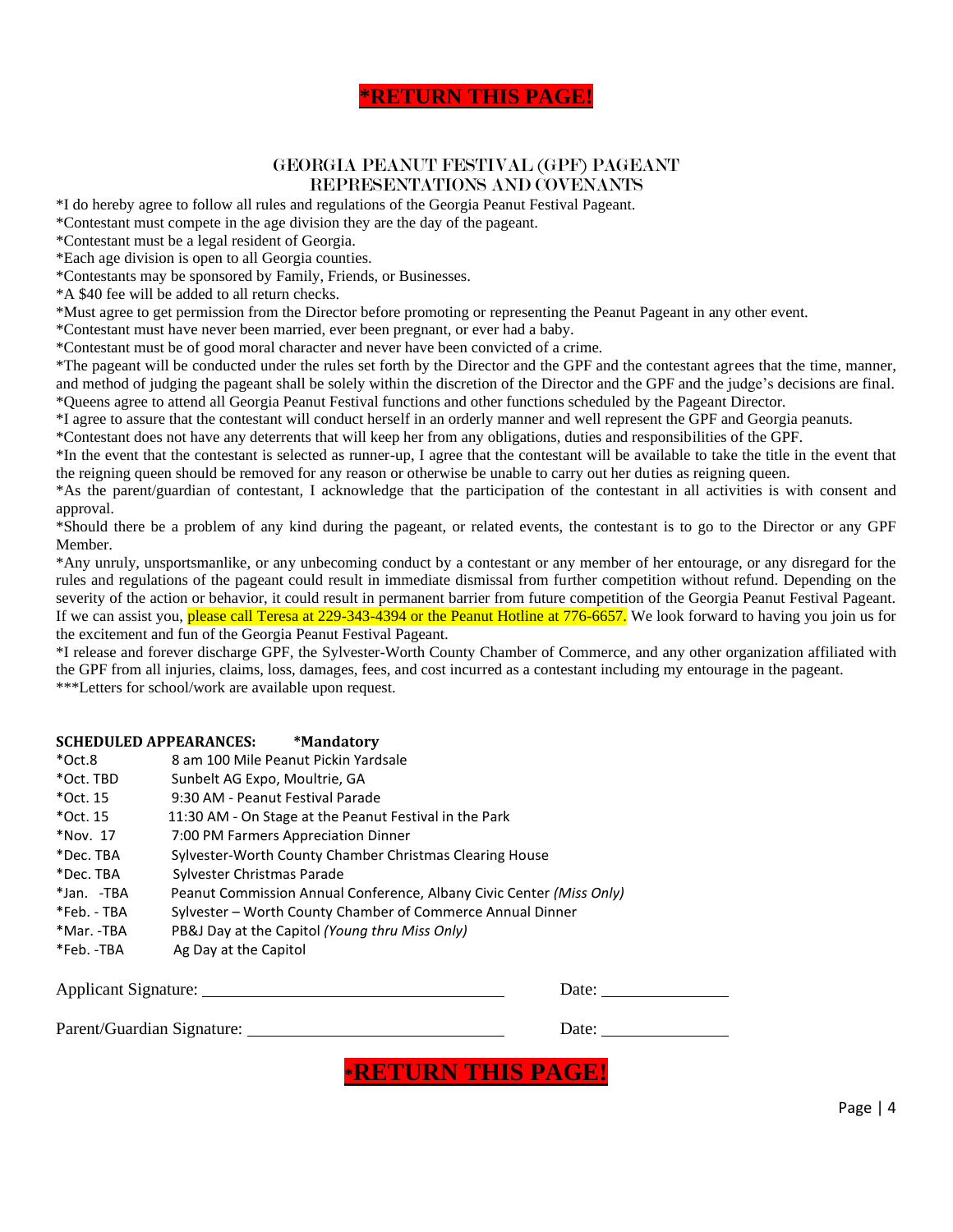### **2022 GEORGIA PEANUT FESTIVAL PAGEANT APPLICATION**

*(Please type or print NEATLY)*

| <b>CONTESTANT NAME:</b>                                                                                                                                                                                                                                                                                                                                                                                                                                                                          |                                                    |
|--------------------------------------------------------------------------------------------------------------------------------------------------------------------------------------------------------------------------------------------------------------------------------------------------------------------------------------------------------------------------------------------------------------------------------------------------------------------------------------------------|----------------------------------------------------|
| AGE ON Aug. 27 <sup>th</sup><br>Date of Birth _________                                                                                                                                                                                                                                                                                                                                                                                                                                          |                                                    |
|                                                                                                                                                                                                                                                                                                                                                                                                                                                                                                  |                                                    |
|                                                                                                                                                                                                                                                                                                                                                                                                                                                                                                  |                                                    |
| EMAIL                                                                                                                                                                                                                                                                                                                                                                                                                                                                                            |                                                    |
| <b>AGE DIVISION: (circle one)</b><br>Teeny Miss Tiny Miss Little Miss Young Miss Junior Miss Teen Miss<br><b>Baby Miss</b><br>$(6 \text{ mo} - 11 \text{mo})$ $(1 - 2)$ $(3 - 4)$<br>$(5 - 6)$<br>$(7-9)$                                                                                                                                                                                                                                                                                        | <b>Miss</b><br>$(10-12)$<br>$(13-15)$<br>$(16-21)$ |
| PARENTS/GUARDIAN'S NAME:                                                                                                                                                                                                                                                                                                                                                                                                                                                                         |                                                    |
| I agree to maintain good sportsmanship and accept the judge's decision as final and agree not to hold the Georgia Peanut Festival<br>Pageant, its representatives, staff or directors liable for any damages that may occur before, during or after the pageant or in route<br>to or from said pageant. If selected as a Peanut Queen, I will not endorse as a representative of Georgia Peanut Festival Pageant<br>any event without prior permission of the Miss Georgia Peanut Pageant Board. |                                                    |
| Applicant Signature: National Communication of September 2014                                                                                                                                                                                                                                                                                                                                                                                                                                    |                                                    |
|                                                                                                                                                                                                                                                                                                                                                                                                                                                                                                  |                                                    |
| Entry Fee: \$75 includes all optionals                                                                                                                                                                                                                                                                                                                                                                                                                                                           |                                                    |
|                                                                                                                                                                                                                                                                                                                                                                                                                                                                                                  | <b>Prettiest dress</b>                             |
|                                                                                                                                                                                                                                                                                                                                                                                                                                                                                                  | <b>Prettiest smile</b>                             |
|                                                                                                                                                                                                                                                                                                                                                                                                                                                                                                  | <b>Prettiest hair</b>                              |
| Congrats ad: \$25<br>(\$10.00 Discount after 1 <sup>st</sup> application for 2 Siblings or more $-1$ <sup>st</sup> Submission Full Price $-2nd$ Submission \$10.00 off etc)                                                                                                                                                                                                                                                                                                                      |                                                    |
| <b>TOTAL AMOUNT ENCLOSED: \$</b>                                                                                                                                                                                                                                                                                                                                                                                                                                                                 |                                                    |
|                                                                                                                                                                                                                                                                                                                                                                                                                                                                                                  |                                                    |
| If you are submitting a congrats ad please attach it to application $\&$ submit before August 5, 2022.<br>Pageant will be held at the WCHS Gymnasium; August 27, 2022. Deadline for applications is August 19, 2022. Please mail<br>application and check payable to the Georgia Peanut Festival, P.O. Box 40, Sylvester, Georgia 31791. Ph. (229) 776-6657 Or drop<br>them off by the Chamber of Commerce, Monday - Friday 8-5.                                                                 |                                                    |

For more information, please call Teresa Robison at (229) 343-4394 or (229) 463-3085

## **\*RETURN THIS PAGE!**